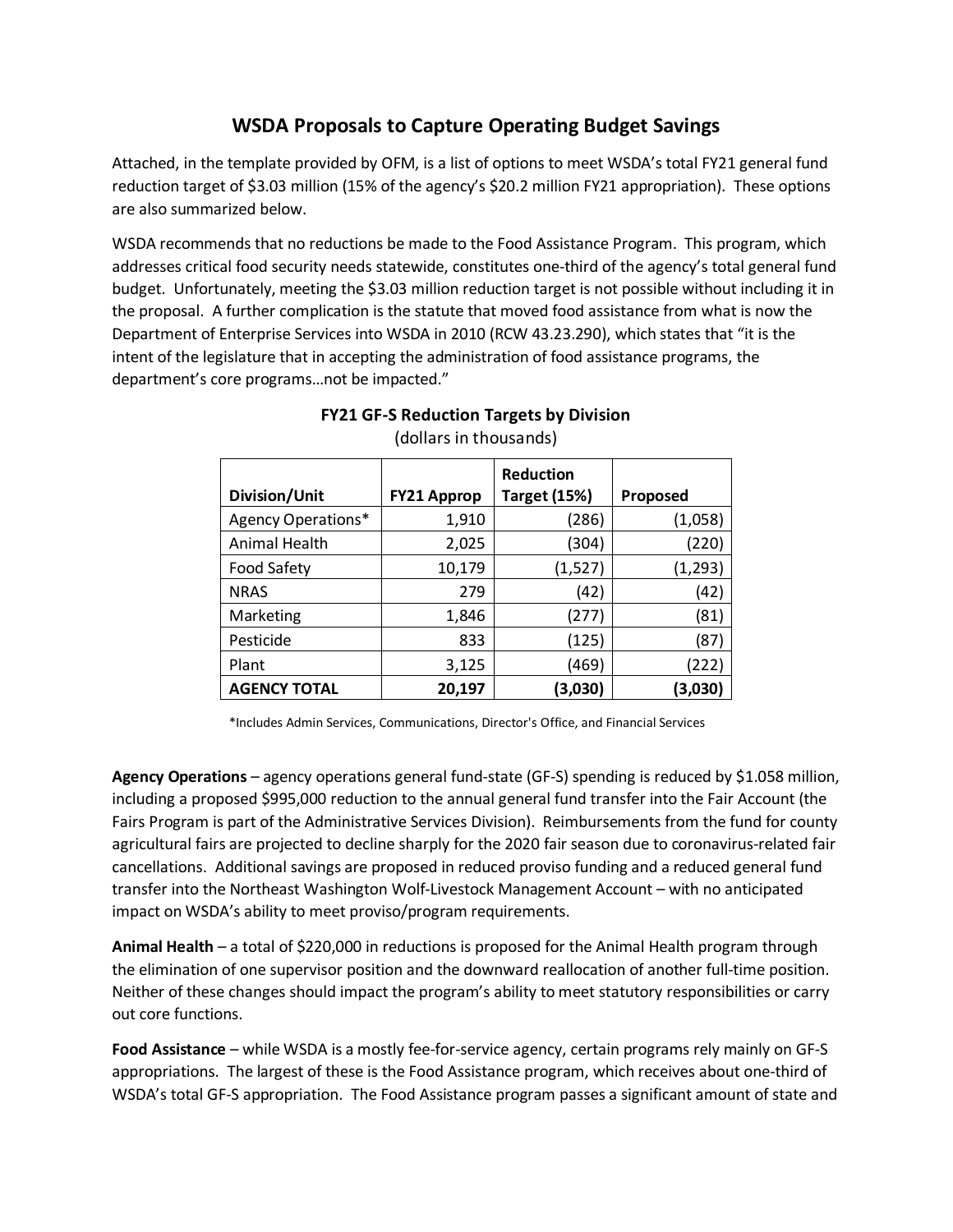federal funding on to food banks, tribes, and other hunger relief organizations. Prior to the current crisis, the combined state and federal funding was insufficient to meet the total statewide emergency food need, and any reduction at this time could be disastrous for the food security of the mostvulnerable Washingtonians. WSDA recommends that no cuts be made to the Food Assistance program, but the agency cannot otherwise meet the assigned GF-S reduction target.

**Food Safety** – a total reduction of \$300,000 is identified elsewhere in the Food Safety and Consumer Services Division, including \$30,000 in cuts to the Food Safety lab. Reductions are made possible through the elimination of two full-time positions (through attrition), a delay in hiring for third position, reduced travel for program-wide training and development, and other efficiency savings.

**Natural Resources Assessment Section (NRAS)** – a combined total of \$42,000 is reduced for the Sustainable Farms and Fields and Soil Health projects. Neither reduction should impact the program's ability to meet project goals and legislative mandates.

**Marketing** – in Regional Markets, funding for a 2019-21 operating budget proviso is reduced by \$16,000, which should not impact the program's ability to carry out proviso requirements. International Marketing funding is reduced by \$62,000, including \$46,000 less for new contracts with international representatives and \$16,000 in general program spending cuts.

**Pesticide Management** – Dairy Nutrient Management Program staff and resources will assist in carrying out work mandated by an FY21 supplemental operating budget proviso, eliminating the need for \$87,000 in associated GF-S funding. The work relates to the use of aerial herbicides in forestland, and it should not be impacted by this shift.

**Plant Protection** – reductions totaling \$222,000 are proposed in the Plant Protection Division, including budget proviso funding (for work that can be carried out at a reduced level) and the printing and distribution of educational materials. A current vacancy will be held open for half of FY21, and grants for the elimination of Class A noxious weeds are reduced. The Gypsy Moth program will proceed at a reduced funding level, which should not impact detection and eradication efforts.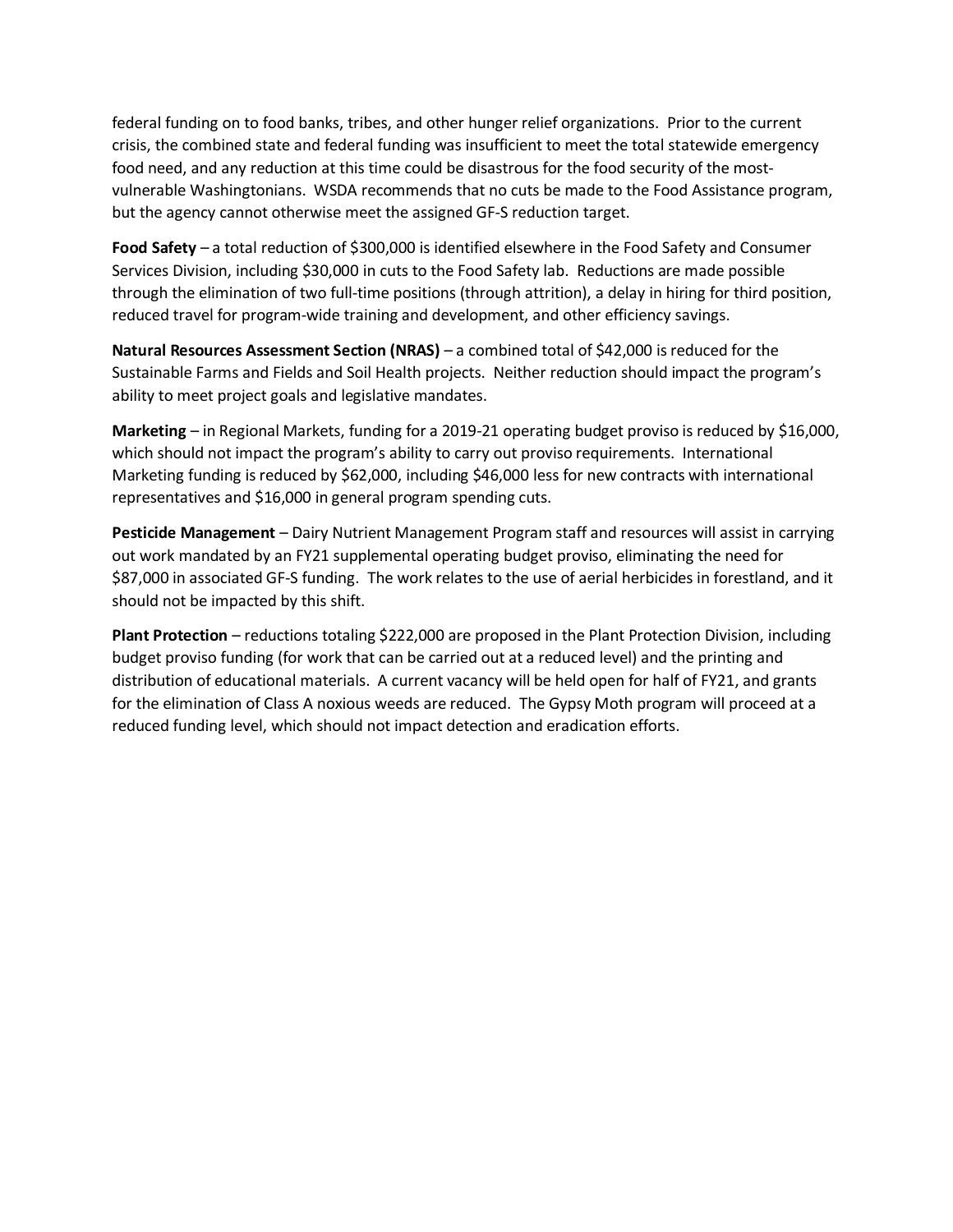## **Budget Savings Options 2020**

*Dollars in Thousands*

**Agency:** *Washington State Department of Agriculture (495)*

| Agency<br>Priority | Impact<br>$1 - 5$ | Program/Activity                         |              |                | GF-S         |              | <b>Other Funds</b> |              |              |              |              | <b>FTE Change</b> |              | <b>Brief Description and Rationale</b>                                                                                                        | <b>Effective</b><br>Date | <b>Impacts of Reductions and</b><br><b>Other Considerations</b>                                                                                                                                                                                                 | Law/Reg. Change<br><b>Required (cite)</b> |
|--------------------|-------------------|------------------------------------------|--------------|----------------|--------------|--------------|--------------------|--------------|--------------|--------------|--------------|-------------------|--------------|-----------------------------------------------------------------------------------------------------------------------------------------------|--------------------------|-----------------------------------------------------------------------------------------------------------------------------------------------------------------------------------------------------------------------------------------------------------------|-------------------------------------------|
| H, M, L            |                   |                                          | <b>FY 20</b> | <b>FY 21</b>   | <b>FY 22</b> | <b>FY 23</b> | Fund               | <b>FY 20</b> | <b>FY 21</b> | <b>FY 22</b> | <b>FY 23</b> | <b>FY 20</b>      | <b>FY 21</b> |                                                                                                                                               | (MM/YY)                  |                                                                                                                                                                                                                                                                 |                                           |
| Low                | 1                 | Agency Operations - budget provisos      |              | 63             |              |              |                    |              |              |              |              |                   |              | Reduce GF-S for Sustainable Farms and<br>Fields, Soil Health, Ag Product Negotiations,<br>and wolf-livestock budget provisos                  | 7/20                     | Limited impact on agency's ability to meet<br>proviso requirements                                                                                                                                                                                              |                                           |
|                    |                   |                                          |              |                |              |              |                    |              |              |              |              |                   |              |                                                                                                                                               |                          | Limited impact on Fairs Program as many                                                                                                                                                                                                                         |                                           |
|                    |                   |                                          |              |                |              |              |                    |              |              |              |              |                   |              | Reduce transfer annual GF-S transfer into                                                                                                     |                          | state fairs have already been cancelled for                                                                                                                                                                                                                     |                                           |
| Medium             | 1                 | <b>Agency Operations - Fairs Program</b> |              | 995            |              |              | 131                |              | (995)        |              |              |                   |              | Fair Account (131)                                                                                                                            | 7/20                     | the 2020 fair season                                                                                                                                                                                                                                            | RCW 15.76.115                             |
| Medium             | 1                 | Animal Health                            |              | 152            |              |              |                    |              |              |              |              |                   |              | Eliminate Compliance Program supervisor<br>position; 2 investigator positions would be<br>1.0 maintained                                      | 7/20                     | Limited impact on the agency's ability to<br>enforce the regulations within the Animal<br>Health and Livestock Identification<br>programs                                                                                                                       |                                           |
|                    |                   |                                          |              |                |              |              |                    |              |              |              |              |                   |              |                                                                                                                                               |                          | Would still allow the Animal Health                                                                                                                                                                                                                             |                                           |
|                    |                   |                                          |              |                |              |              |                    |              |              |              |              |                   |              | Replace Veterinary position with a                                                                                                            |                          | program to perform its core functions, as<br>the majority of this work needed by the<br>veterinary specialist position is routine in                                                                                                                            |                                           |
| Medium             | 1                 | Animal Health                            |              | 68             |              |              |                    |              |              |              |              |                   |              | <b>Veterinary Specialist</b>                                                                                                                  | 7/20                     | nature                                                                                                                                                                                                                                                          |                                           |
| High               | $\overline{4}$    | <b>Food Assistance</b>                   |              | 993            |              |              |                    |              |              |              |              |                   |              | Shift FA program salaries, benefits, and<br>operations to federal fund; reduce EFAP<br>and EFAP-Tribal pass-through funding to<br>contractors | 7/20                     | Would reduce pass-through funding for<br>hunger relief contractors in the state's<br>emergency food system; could jeopardize<br>federal matching funds for program<br>administration; would have potentially<br>disastrous impact on food security<br>statewide | RCW 43.23.290                             |
|                    |                   |                                          |              |                |              |              |                    |              |              |              |              |                   |              |                                                                                                                                               |                          |                                                                                                                                                                                                                                                                 |                                           |
| High               | 1                 | <b>Food Safety</b>                       | 33           | 200            |              |              | 126                | $\mathbf{R}$ | 50           |              |              | 0.2               |              | Eliminate two Food Safety Compliance<br>2.0 Specialist positions through attrition<br>Change FS program annual in-person                      | 7/20                     | Program estimates 5% reduction in<br>inspection capacity<br>One-year change; no impact on                                                                                                                                                                       |                                           |
| Low                | 1                 | Food Safety                              |              | 20             |              |              |                    |              |              |              |              |                   |              | meeting to remote event in FY21                                                                                                               | 7/20                     | educational/development goals                                                                                                                                                                                                                                   |                                           |
| Medium             | 1                 | Food Safety                              |              | 50             |              |              |                    |              |              |              |              |                   |              | Use federal funding for 40% of salaries &<br>benefits for one FS Compliance Officer                                                           | 7/20                     | If federal budget restrictions eliminate this<br>grant opportunity then additional funds<br>would have to be pulled from the Ag local<br>account                                                                                                                |                                           |
| High               | $\overline{2}$    | Food Safety - Micro Lab                  |              | 20             |              |              |                    |              |              |              |              |                   |              | Delay hiring Dairy Inspection lab position<br>0.2 by 2 months                                                                                 | 7/20                     | This position is vital and is currently double<br>filled. That cannot continue beyond those 2<br>months                                                                                                                                                         |                                           |
|                    |                   |                                          |              |                |              |              |                    |              |              |              |              |                   |              | Cancel all GF-S travel (majority is federally                                                                                                 |                          |                                                                                                                                                                                                                                                                 |                                           |
| Low                | 1                 | Food Safety - Micro Lab                  |              | $\overline{3}$ |              |              |                    |              |              |              |              |                   |              | required/federally funded)                                                                                                                    | 7/20                     | Reduces non-federal travel                                                                                                                                                                                                                                      |                                           |
|                    |                   |                                          |              | $\overline{7}$ |              |              |                    |              |              |              |              |                   |              |                                                                                                                                               |                          | Cannot be carried forward into the 2021-23                                                                                                                                                                                                                      |                                           |
| Medium             | 4                 | Food Safety - Micro Lab                  |              |                |              |              |                    |              |              |              |              |                   |              | Eliminate one equipment service contract                                                                                                      | 7/20                     | biennium<br>Program work could continue at reduced                                                                                                                                                                                                              |                                           |
| Medium             | 1                 | Director's Office - NRAS                 |              | 16             |              |              |                    |              |              |              |              |                   |              | <b>Reduce Sustainable Farms and Fields</b><br>planned expenditures by 15%                                                                     | 7/20                     | level and could hire non-permanent staff<br>for new position                                                                                                                                                                                                    |                                           |
|                    |                   |                                          |              |                |              |              |                    |              |              |              |              |                   |              | Reduce Soil Health planned expenditurese                                                                                                      |                          | Could delay hiring and absorb reduction in                                                                                                                                                                                                                      |                                           |
| High               | 1                 | Director's Office - NRAS                 |              | 26             |              |              |                    |              |              |              |              |                   |              | by 15%                                                                                                                                        | 7/20                     | general operating costs                                                                                                                                                                                                                                         |                                           |